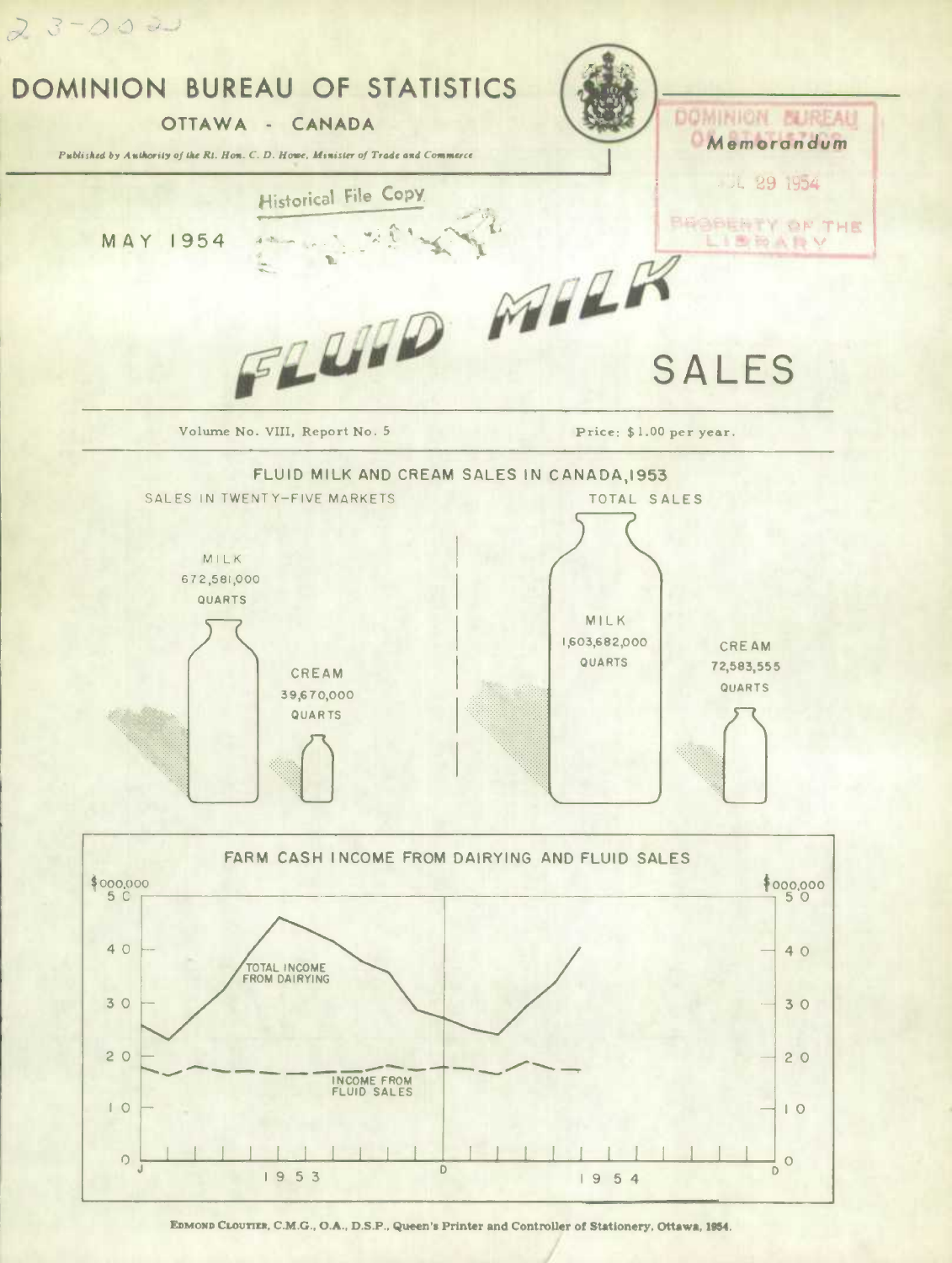# Table 1 - Fluid Sales in Twenty-Five Markets of Canada

May and January-May, 1954, with Comparisons Shown in Per Cent of 1953

|                                                                                                                                                      | Milk                                                                      |                                                            |                                                                                    |                                                             | Cream                                                           |                                                         |                                                              |                                                                       | Cream                                                                         |
|------------------------------------------------------------------------------------------------------------------------------------------------------|---------------------------------------------------------------------------|------------------------------------------------------------|------------------------------------------------------------------------------------|-------------------------------------------------------------|-----------------------------------------------------------------|---------------------------------------------------------|--------------------------------------------------------------|-----------------------------------------------------------------------|-------------------------------------------------------------------------------|
| markets                                                                                                                                              | May                                                                       |                                                            | January-May                                                                        |                                                             | WEY                                                             |                                                         | January-Way                                                  |                                                                       | Wiey                                                                          |
| Within Economic<br>Divisions                                                                                                                         | <b>Sales</b><br>in<br><b>Quarts</b>                                       | % of<br>1953                                               | <b>Sales</b><br>in<br>tuarts                                                       | % of<br>1953                                                | $55$ les<br>in<br>$B \cdot F \cdot$                             | % of<br>1953                                            | Sales<br>in<br>B.F.                                          | 1953                                                                  | % of Per Cent<br>Fat                                                          |
|                                                                                                                                                      | '000 .t.                                                                  | $\frac{c\pi}{\sqrt{3}}$                                    | 1000 t.                                                                            | $\frac{\partial f}{\partial x^2}$                           | '000 Lb.                                                        | $\frac{a}{b}$                                           | 'OCO Lb.                                                     | $\frac{\sigma}{\rho}$                                                 | $\frac{c}{i^2}$                                                               |
| maritime Provinces                                                                                                                                   |                                                                           |                                                            |                                                                                    |                                                             |                                                                 |                                                         |                                                              |                                                                       |                                                                               |
| Charlottetown<br>Halifax<br>Sydney<br>Saint John<br>Moncton                                                                                          | 213<br>1,472<br>873<br>826<br>4.90                                        | 98<br>104<br>101<br>98<br>108                              | 1,064<br>7,349<br>4,218<br>4,062<br>2,387                                          | 98<br>105<br>98<br>100<br>106                               | $\frac{1}{4}$<br>22<br>9<br>10<br>$7\phantom{.0}$               | 96<br>104<br>101<br>98<br>100                           | 18<br>110<br>41<br>55<br>32                                  | 97<br>105<br>108<br>104<br>102                                        | 12,49<br>13.75<br>30.28<br>32.40<br>31.37                                     |
| Central Provinces<br>Montreal<br>quebec-Levis<br>Sherbrooke<br>Three <i>nivers</i><br>Ottawa-Hull<br>Toronto<br>Hamilton<br>Windsor<br>Ft.Wm.-Pt.Ar. | 14,045<br>2,653<br>658<br>624<br>2,876<br>11,940<br>2,741<br>1,980<br>876 | 100<br>98<br>107<br>101<br>103<br>107<br>105<br>102<br>103 | 71,170<br>12,907<br>3,257<br>3,117<br>14,200<br>58,254<br>13,359<br>9,571<br>4,211 | 101<br>100<br>112<br>103<br>105<br>106<br>105<br>103<br>104 | 308<br>27<br>8<br>$\overline{z}$<br>53<br>242<br>37<br>28<br>10 | 98<br>92<br>102<br>96<br>102<br>108<br>106<br>99<br>106 | 1,489<br>127<br>41<br>45<br>251<br>1,177<br>177<br>135<br>54 | 98<br>93<br>110<br>108<br>104<br>1 <sub>02</sub><br>102<br>102<br>116 | 18.01<br>16.77<br>21.21<br>24.93<br>19.34<br>15.35<br>19.33<br>14.97<br>18.66 |
| Prairie Provinces                                                                                                                                    |                                                                           |                                                            |                                                                                    |                                                             |                                                                 |                                                         |                                                              |                                                                       |                                                                               |
| Winnipeg<br>Regina<br>moose Jaw<br>Saskatoon<br>Swift Cur.-York'n<br>Edmonton<br>Calgary<br>Leth. - med. Hat                                         | 3,804<br>822<br>295<br>860<br>177<br>2,114<br>1,631<br>368                | 105<br>109<br>107<br>110<br>111<br>110<br>108<br>107       | 18,493<br>3,996<br>1,437<br>4,231<br>866<br>10,157<br>7,810<br>1,782               | 104<br>108<br>107<br>109<br>108<br>108<br>107<br>106        | 113<br>55<br>6<br>17<br>$\frac{1}{4}$<br>54<br>42<br>9          | 101<br>105<br>105<br>106<br>95<br>103<br>103<br>95      | 555<br>109<br>31<br>85<br>23<br>266<br>199<br>44             | 99<br>103<br>102<br>105<br>101<br>102<br>101<br>96                    | 12,28<br>12.37<br>12.10<br>12.82<br>19.10<br>11.92<br>12.36<br>12.43          |
| British Columbia                                                                                                                                     |                                                                           |                                                            |                                                                                    |                                                             |                                                                 |                                                         |                                                              |                                                                       |                                                                               |
| Vancouver<br>Victoria<br>Nanaimo                                                                                                                     | 5,307<br>962<br>136                                                       | 104<br>105<br>102                                          | 25,675<br>4,608<br>669                                                             | 105<br>102<br>99                                            | 130<br>20<br>$\overline{c}$                                     | 103<br>100<br>89                                        | 640<br>93<br>9                                               | 101<br>101<br>90                                                      | 11.58<br>12.96<br>13.50                                                       |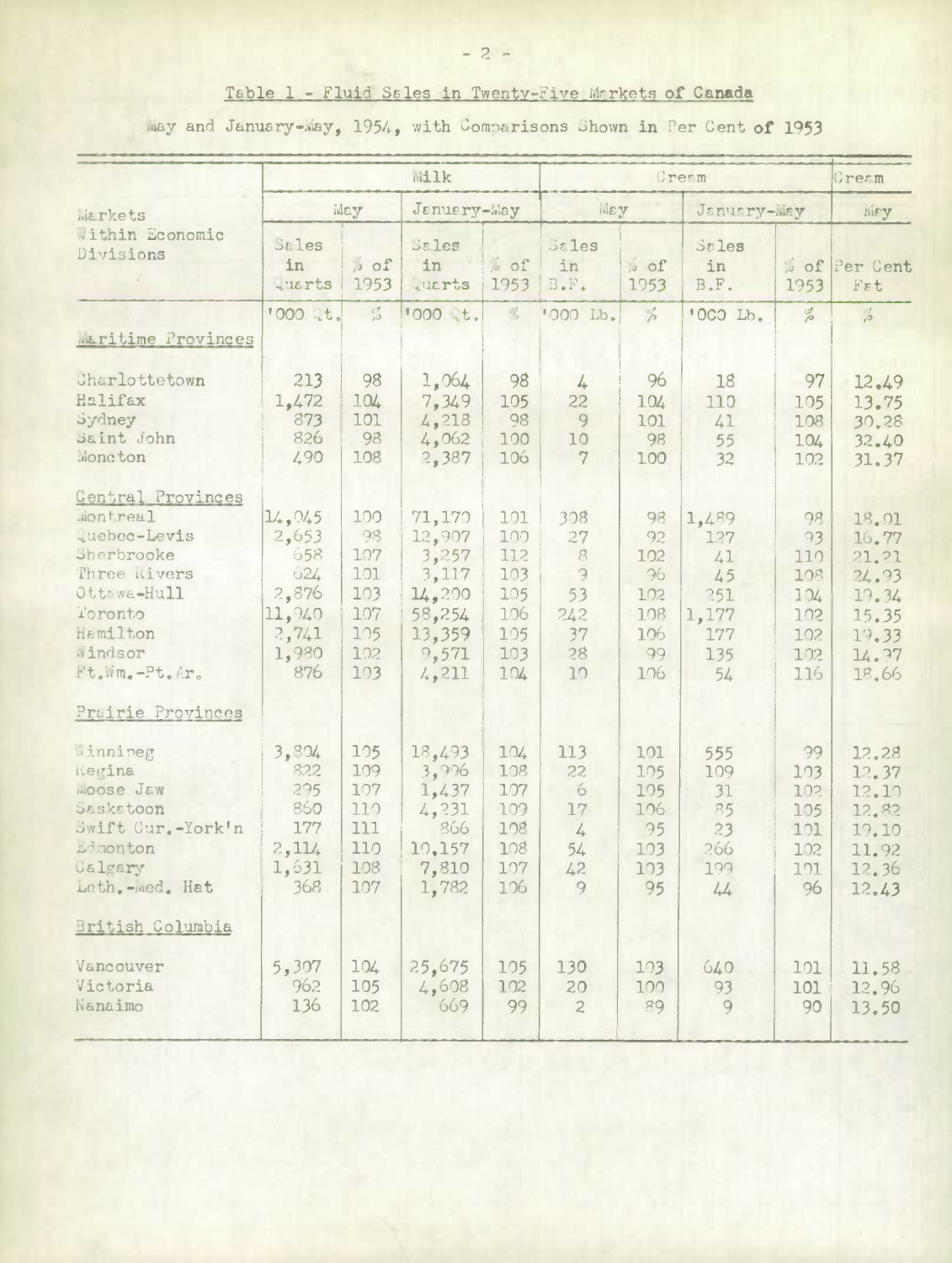Table 11 - Estimated Fluid Wilk and Cream Sales\*

Canada, by Provinces, May and January-May, 1954 with Comparisons shown in per cent of 1953

|                                                                                | (A) Fluid milk Sales-In quarts |                   |             |                  | (B) Fluid Cream Sales-In B.F. |                |                       |                      |
|--------------------------------------------------------------------------------|--------------------------------|-------------------|-------------|------------------|-------------------------------|----------------|-----------------------|----------------------|
| Province                                                                       | may                            |                   | January-May |                  | waw                           |                | January-May           |                      |
|                                                                                | Sales                          |                   | Sales       |                  | <b>Sales</b>                  |                | $5t$ les              |                      |
|                                                                                | in                             | $\phi$ of         | in          | 20 <sub>o</sub>  | in                            | tof            | in                    | % of                 |
|                                                                                | <i>duarts</i>                  | 1953              | .uarts      | 1953             | $B \bullet F \bullet$         | 1953           | $B \bullet F \bullet$ | 1953                 |
|                                                                                | $1000$ it.                     | $\overline{10}$   | 1000 しt,    | $\frac{1}{10}$   | '000 Lb.                      | $\frac{1}{10}$ | '000 Lb.              | $\frac{1}{\sqrt{2}}$ |
| Canada                                                                         | 137,454                        | 103               | 686.982     | 103              | 2.465                         | 100            | 12,275                | 100                  |
| Prince Edward Is.                                                              | 751                            | 98                | 3,749       | 98               | 12                            | 92             | 57                    | 93                   |
| Nova Scotia                                                                    | 4,908                          | 103               | 24,030      | 102 <sub>1</sub> | 65                            | 102            | 310                   | 105                  |
| New Brunswick                                                                  | 4,148                          | 104               | 20,845      | 103              | 57                            | 106            | 237                   | 106                  |
| guebec                                                                         | 51,565                         | 100               | 262,351     | 101              | 900                           | 98             | 4.452                 | 99                   |
| Ontario                                                                        | 47,291                         | 1.05              | 237, 912    | 104              | 742                           | 100            | 3,711                 | 100                  |
| Manitoba                                                                       | 5,603                          | 105               | 27,243      | 104              | 150                           | 101            | 716                   | 99                   |
| <b>Saskatchewan</b>                                                            | 0.559                          | 1.09 <sub>1</sub> | 31,750      | 108              | 126                           | 104            | 678                   | 102                  |
| Alberta                                                                        | 6,809                          | 108               | 32,969      | 106              | 176                           | 104            | 901                   | 102                  |
| British Columbia                                                               | 9,820                          | 104               | 46,128      | 104              | 237                           | 102            | 1,163                 | 100                  |
| (C) Fluid Milk, Fluid Cream and Total Fluid Sales, Expressed in Pounds of Milk |                                |                   |             |                  |                               |                |                       |                      |
|                                                                                | milk<br>Cream                  |                   |             | Fluid Sales      |                               |                |                       |                      |

|                   | and the state of the<br>$E_{\text{int}}$ |                      | $mE_y$                             |                | L'INTE DE TER               |                       |                          |                         |  |
|-------------------|------------------------------------------|----------------------|------------------------------------|----------------|-----------------------------|-----------------------|--------------------------|-------------------------|--|
|                   |                                          |                      |                                    |                | HEY                         |                       | January-May              |                         |  |
| Province          | Sales<br>in<br>$Lb_{\tau}$               | n of<br>1953         | $J\&L$ es<br>in<br>Lb <sub>2</sub> | % of<br>1953   | Sales<br>in<br>$Lb_{\circ}$ | $ o \circ f $<br>1953 | $55$ les<br>in<br>$Lb$ . | 10 <sub>o</sub><br>1953 |  |
|                   | $1000$ $Lb_3$                            | $\frac{1}{\sqrt{2}}$ | '000 Lb.                           | $\frac{1}{10}$ | '000 Lb.                    | $\frac{1}{10}$        | '000 Lb.                 | $\frac{1}{2}$           |  |
| Canada            | 354,631                                  | 103                  | 70,122                             | 100            | 424, 753                    | 103                   | 2,120,584                | 103                     |  |
| Prince Edward Is. | 1,937                                    | 98                   | 321                                | 92             | 2,261                       | 97                    | 11,254                   | 97                      |  |
| Nova Scotia       | 12,663                                   | 103                  | 1,689                              | 102            | 14,352                      | 103                   | 70,108                   | 103                     |  |
| New Brunswick     | 10,703                                   | 104                  | 1,405                              | 106            | 12.168                      | 104                   | 61,202                   | 104                     |  |
| Quebec            | 133,038                                  | 100                  | 25,716                             | 98             | 158,754                     | 100                   | 804.060                  | 101                     |  |
| Ontario           | 122,011                                  | 105                  | 21,395                             | 100            | 143,406                     | 105                   | 719,8051/104             |                         |  |
| <b>MEINItoba</b>  | 14, 455                                  | 105                  | 4,213                              | 101            | 18,663                      | 104                   | 90.445:                  | 103                     |  |
| Saskatchewan      | 16,921                                   | 109                  | 3,720                              | 104            | 20,641                      | 108                   | 101.626                  | 107                     |  |
| Alberta           | 17,567                                   | 108                  | 4,983                              | 104            | 22,550                      | 107                   | 110.586                  | 105                     |  |
| British Columbia  | 25,336                                   | 104                  | 6,617                              | 102            | 31, 953                     | 104                   | 151,498                  | 103                     |  |

nstimates are based on reports from 177 markets of Canada which represent in the aggregate 60.0 per cent of the estimated milk sales and 59.0 per cent of the estimated cream sales. The number of markets are shown as follows: P.E.I., 6; N.S., 19; N.B., 17; Que., 19; Ont., 33; Man., 12; Sask., 23; Alta., 28; B.C., 20.

1/ Revision in April sales.